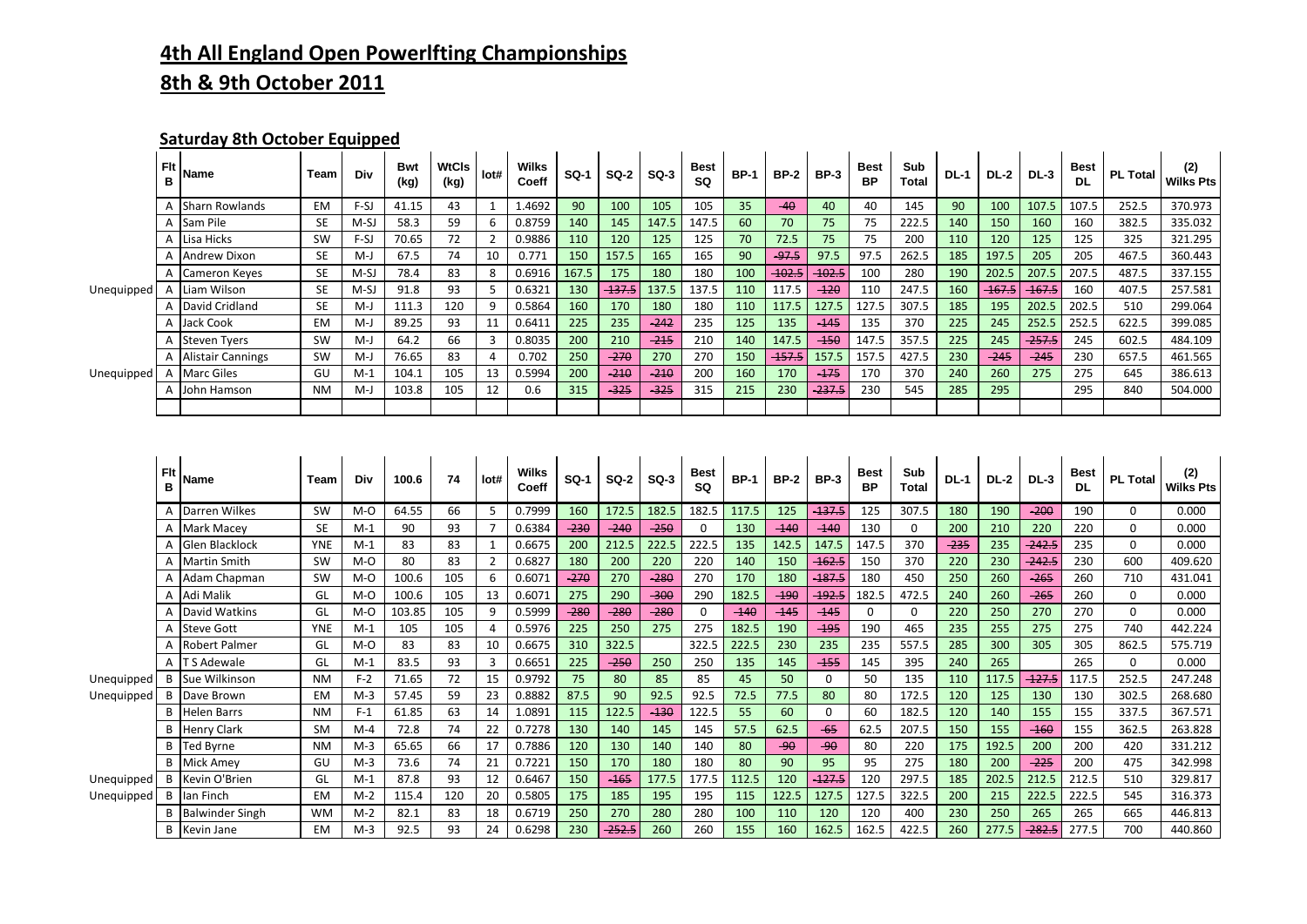## **Sunday 9th October Unequipped**

| Flt<br>в | Name                     | Team       | Div    | 0     | 0   | lot#           | <b>Wilks</b><br>Coeff | <b>SQ-1</b>      | <b>SQ-2</b> | $SO-3$      | <b>Best</b><br>SQ | <b>BP-1</b> | <b>BP-2</b> | <b>BP-3</b> | <b>Best</b><br><b>BP</b> | Sub<br><b>Total</b> | $DL-1$ | <b>DL-2</b> | $DL-3$      | Best<br><b>DL</b>        | <b>PL Total</b> | (2)<br>Wilks Pts        |
|----------|--------------------------|------------|--------|-------|-----|----------------|-----------------------|------------------|-------------|-------------|-------------------|-------------|-------------|-------------|--------------------------|---------------------|--------|-------------|-------------|--------------------------|-----------------|-------------------------|
| Α        | Laura Porter             | GL         | $F-O$  | 71.4  | 72  | 17             | 0.9815                | 65               | 70          | 72.5        | 72.5              | 37.5        | 40          | $-42.5$     | 40                       | 112.5               | 95     | 105         | $-110$      | 105                      | 217.5           | 213.476                 |
| A        | <b>Jack Pearson</b>      | GL         | M-Si   | 65.1  | 66  | 6              | 0.7942                | 80               | 90          | 100         | 100               | 52.5        | 57.5        | 62.5        | 62.5                     | 162.5               | 100    | 110         | 120         | 120                      | 282.5           | 224.362                 |
| Α        | ouise Howel.             | <b>YNE</b> | F-O    | 66.8  | 72  | 16             | 1.0283                | 60               | 90          | 110         | 110               | 55          | 60          | $-62.5$     | 60                       | 170                 | 130    | 140         | $-150$      | 140                      | 310             | 318.773                 |
| Α        | Stan Moore               | <b>SE</b>  | M-Si   | 62.3  | 66  | $\overline{7}$ | 0.8246                | 90               | 102.5       | $-115$      | 102.5             | 60          | 65          | $-67.5$     | 65                       | 167.5               | 110    | 120         | 130         | 130                      | 297.5           | 245.318                 |
| Α        | Daniel Fletcher          | <b>SE</b>  | $M-SJ$ | 103.6 | 105 | 3              | 0.6004                | 140              | $-145$      | 145         | 145               | 80          | $-85$       | $-85$       | 80                       | 225                 | 175    | $-182.5$    | 182.5       | 182.5                    | 407.5           | 244.663                 |
| А        | Benjamin Cattermole      | <b>EM</b>  | M-Si   | 64.2  | 66  | 4              | 0.8035                | 137.5            | 145         | $-150$      | 145               | 90          | 95          | $-97.5$     | 95                       | 240                 | 155    | 170         | $-180$      | 170                      | 410             | 329.435                 |
| Α        | <b>Steven Tyers</b>      | SE         | $M-J$  | 64.5  | 66  | 11             | 0.8004                | 135              | 145         | 152.5       | 152.5             | 107.5       | 112.5       | $-115$      | 112.5                    | 265                 | $-200$ | 220         | 230         | 230                      | 495             | 396.198                 |
| Α        | <b>Alistair Cannings</b> | SW         | $M-J$  | 77.7  | 83  | 13             | 0.6957                | 185              | 200         | 207.5       | 207.5             | 125         | 130         | $-135$      | 130                      | 337.5               | 210    | 220         | $-225$      | 220                      | 557.5           | 387.853                 |
| A        | <b>Anthony Eales</b>     | <b>EM</b>  | $M-J$  | 90.3  | 93  | $\overline{2}$ | 0.6373                | 200              | $-210$      | 210         | 210               | 130         | 135         | $-137.5$    | 135                      | 345                 | 240    | 250         | $-260$      | 250                      | 595             | 379.194                 |
| A        | Jack Long                | <b>SE</b>  | $M-J$  | 80.6  | 83  | 12             | 0.6795                | 175              | 182.5       | 190         | 190               | 137.5       | 142.5       | $-147.5$    | 142.5                    | 332.5               | 235    | 242.5       | 250         | 250                      | 582.5           | 395.809                 |
| Α        | Joseph Walton            | EM         | $M-J$  | 114.8 | 120 | 5              | 0.5813                | 240              | 257.5       | 272.5       | 272.5             | 160         | $-167.5$    | 167.5       | 160                      | 432.5               | 240    | 262.5       | 275         | 275                      | 707.5           | 411.270                 |
| A        | <b>Robbie Rees</b>       | GL         | $M-J$  | 104.5 | 105 | 8              | 0.5986                | 225              | 242.5       | $\mathbf 0$ | 242.5             | 155         | 170         | $-175$      | 170                      | 412.5               | 280    | 305         | $\mathbf 0$ | 305                      | 717.5           | 429.495                 |
| А        | Iordana Freemantle       | <b>WM</b>  | $F-O$  | 66.9  | 72  | 15             | 1.0272                | 117.5            | 125         | 130         | 130               | 90          | $-95$       |             | 90                       | 220                 | 135    | 145         | 155         | 155                      | 375             | 385.200                 |
| Α        | Jonathon Jennings        | <b>WM</b>  | $M-J$  | 91.3  | 93  | $\mathbf{1}$   | 0.6338                | 170              | $-180$      | $\bf{0}$    | 170               | 117.5       | $-122.5$    |             | 117.5                    | 287.5               | 210    | 220         | 0           | 220                      | 507.5           | 321.654                 |
|          |                          |            |        |       |     |                | $\mathbf 0$           |                  |             |             | $\Omega$          |             |             |             | 0                        | $\Omega$            |        |             |             | $\Omega$                 | $\Omega$        | 0.000                   |
| Flt<br>B | Name                     | Team       | Div    | 0     | 0   | lot#           | Wilks<br>Coeff        | SQ-1             | <b>SQ-2</b> | $SO-3$      | <b>Best</b><br>SQ | BP-1        | <b>BP-2</b> | <b>BP-3</b> | <b>Best</b><br><b>BP</b> | Sub<br>Total        | $DL-1$ | <b>DL-2</b> | <b>DL-3</b> | <b>Best</b><br><b>DL</b> | <b>PL Total</b> | (2)<br><b>Wilks Pts</b> |
| В        | <b>Steven Pepperell</b>  | GL         | $M-2$  | 79.9  | 83  | 17             | 0.6832                | 100              | 110         | 120         | 120               | 70          | 75          | 80          | 80                       | 200                 | 105    | 115         | 125         | 125                      | 325             | 222.040                 |
| B        | Peter Barratt            | GL         | $M-3$  | 64.4  | 66  | 23             | 0.8014                | 90               | 100         | $-110$      | 100               | 67.5        | $-72.5$     | $-72.5$     | 67.5                     | 167.5               | $-145$ | 145         | 160         | 160                      | 327.5           | 262.459                 |
| B        | <b>Craig Wilkins</b>     | <b>SE</b>  | $M-O$  | 75.3  | 83  | 18             | 0.7106                | 130              | 140         | $-145$      | 140               | 110         | 115         | $-117.5$    | 115                      | 255                 | 155    | 165         | $-170$      | 165                      | 420             | 298.452                 |
| B        | Leo Doubble              | GL         | $M-O$  | 81.3  | 83  | 16             | 0.6759                | $\overline{450}$ | 150         | 155         | 155               | 105         | 107.5       | 110         | 110                      | 265                 | 200    | 200         | 210         | 210                      | 475             | 321.052                 |
| B        | John O'Riodan            | SW         | $M-2$  | 81.1  | 83  | 20             | 0.6769                | 140              | 150         | 160         | 160               | 115         | 125         | 130         | 130                      | 290                 | 180    | 215         | 220         | 220                      | 510             | 345.219                 |
| B        | <b>Philip Guise</b>      | <b>NM</b>  | $M-2$  | 83    | 83  | 21             | 0.6675                | $-185$           | 192.5       | $-200$      | 192.5             | 132.5       | 137.5       | 140         | 140                      | 332.5               | 205    | $-215$      | $-215$      | 205                      | 537.5           | 358.781                 |
| B        | Alan Joseph              | GL         | $M-O$  | 81.7  | 83  | 13             | 0.6739                | $-165$           | $-165$      | 175         | 175               | 115         | $-117.5$    | $-117.5$    | 115                      | 290                 | 220    | 235         | $-250$      | 220                      | 510             | 343.689                 |
| B        | <b>Martin Smith</b>      | <b>SW</b>  | $M-O$  | 79.7  | 83  | 19             | 0.6843                | 160              | 170         | 175         | 175               | 130         | 140         | $-145$      | 140                      | 315                 | 225    | 237.5       | $-245$      | 237.5                    | 552.5           | 378.076                 |
| B        | Diego Martinez-Rodney    | GL         | $M-O$  | 81.2  | 83  | 15             | 0.6764                | $-170$           | 170         | 180         | 180               | 115         | 120         | 125         | 125                      | 305                 | 230    | 242.5       | $-255$      | 242.5                    | 547.5           | 370.329                 |
| B        | Mark Hodgett             | <b>NM</b>  | $M-O$  | 82.2  | 83  | 22             | 0.6714                | $-165$           | 180         | $-185$      | 180               | 130         | $-140$      | $-140$      | 130                      | 310                 | 230    | 242.5       | 255         | 255                      | 565             | 379.341                 |
| A        | Paul Hudson              | SW         | $M-1$  | 67.2  | 74  | 8              | 0.7738                | 90               | 100         | 105         | 105               | 65          | 70          | $-72.5$     | 70                       | 175                 | 140    | 150         | $-160$      | 150                      | 325             | 251.485                 |
| Α        | <b>Anthony Saville</b>   | <b>NM</b>  | $M-O$  | 74    | 74  | $\overline{4}$ | 0.7193                | 125              | 135         | 142.5       | 142.5             | 95          | 105         | $-107.5$    | 105                      | 247.5               | 160    | 175         | $-182.5$    | 175                      | 422.5           | 303.904                 |
| A        | Sean Maloney             | EM         | $M-O$  | 70.65 | 74  | $\overline{7}$ | 0.7441                | 130              | 137.5       | 142.5       | 142.5             | -95         | 95          | 100         | 100                      | 242.5               | 165    | 175         | 185         | 185                      | 427.5           | 318.103                 |
| Α        | <b>Paul Bartlett</b>     | <b>YNE</b> | M-O    | 61.7  | 66  | $\mathbf{1}$   | 0.8317                | 155              | 160         | $-170$      | 160               | 90          | 92.5        | $-97.5$     | 92.5                     | 252.5               | 170    | 180         | 187.5       | 180                      | 432.5           | 359.710                 |
| Α        | Darren Wilkes            | SW         | $M-O$  | 65.2  | 66  | $\overline{2}$ | 0.7932                | 125              | 130         | 137.5       | 137.5             | 105         | 112.5       | $-115$      | 112.5                    | 250                 | 170    | 182.5       | $-185$      | 182.5                    | 432.5           | 343.059                 |
| A        | Daniel Hopkinson         | SW         | $M-O$  | 73.7  | 74  | $\overline{3}$ | 0.7214                | 150              | 160         | 165         | 165               | 105         | 110         | 112.5       | 112.5                    | 277.5               | 170    | 182.5       | $-190$      | 182.5                    | 460             | 331.844                 |
| Α        | Christopher Fudge        | <b>YNE</b> | $M-O$  | 64.2  | 66  | 11             | 0.8035                | 145              | $-150$      |             | 145               | 70          | 75          | $-85$       | 75                       | 220                 | 170    | 180         | $-185$      | 180                      | 400             | 321.400                 |
| A        | John Vincent             | <b>NM</b>  | $M-1$  | 70.05 | 74  | 9              | 0.749                 | 140              | 150         | $-160$      | 150               | 100         | $-105$      | 105         | 105                      | 255                 | 175    | 185         | $-195$      | 185                      | 440             | 329.560                 |
| A        | <b>Matthew Parker</b>    | SW         | $M-O$  | 65.4  | 66  | 6              | 0.7911                | 145              | 150         | 155         | 155               | 95          | $-100$      | 100         | 100                      | 255                 | 190    | $-200$      | 200         | 200                      | 455             | 359.951                 |
| A        | James Withington         | <b>YNE</b> | $M-O$  | 65.4  | 66  | 10             | 0.7911                | 140              | 150         | $-155$      | 150               | 100         | 107.5       |             | 107.5                    | 257.5               | 190    | 200         | $-205$      | 200                      | 457.5           | 361.928                 |
| A        | <b>Chris Simmons</b>     | <b>SE</b>  | $M-O$  | 72    | 74  | 12             | 0.7337                | 160              | 170         | 180         | 180               | 142.5       | $-150$      | $-150$      | 142.5                    | 322.5               | 210    | 220         | $-225$      | 220                      | 542.5           | 398.032                 |